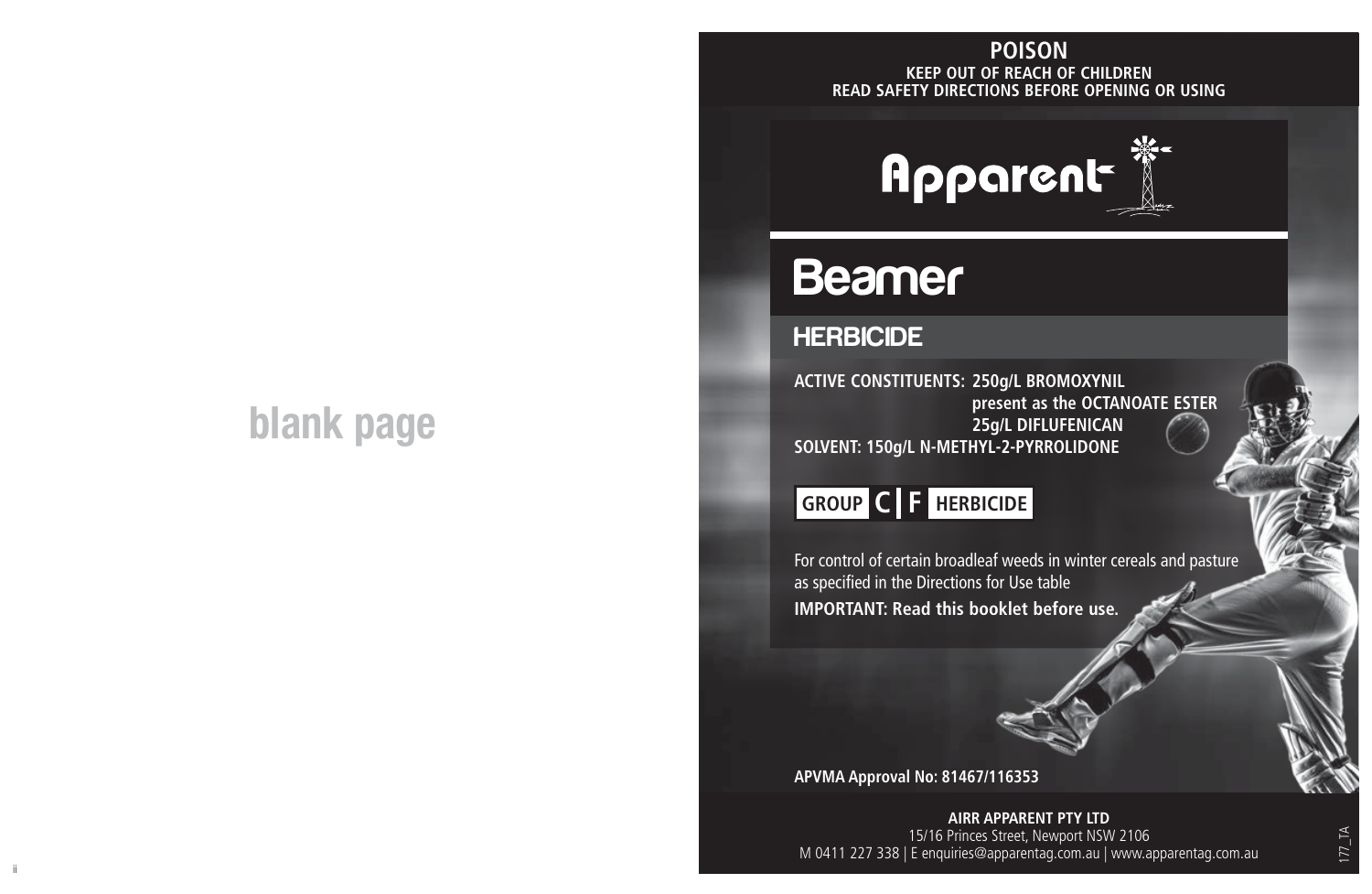| <b>WEEDS LIST</b>           |  |  |  |  |  |
|-----------------------------|--|--|--|--|--|
| (Scientific name)           |  |  |  |  |  |
| Amsinckia spp.              |  |  |  |  |  |
| Neslia paniculata           |  |  |  |  |  |
| Brassica napus              |  |  |  |  |  |
| Arctotheca calendula        |  |  |  |  |  |
| Matricaria matricarioides   |  |  |  |  |  |
| Sinapis arvensis            |  |  |  |  |  |
| Stellaria media             |  |  |  |  |  |
| Galium aparine              |  |  |  |  |  |
| Fallopia convolvulus        |  |  |  |  |  |
| Cotula australis            |  |  |  |  |  |
| Lepidium africanum          |  |  |  |  |  |
| Sonchus oleraceus           |  |  |  |  |  |
| <b>Bualossoides arvense</b> |  |  |  |  |  |
| Crassula spp.               |  |  |  |  |  |
| Lamium amplexicaule         |  |  |  |  |  |
| Fumaria densiflora          |  |  |  |  |  |
| Rumex spp.                  |  |  |  |  |  |
| <b>Fmex australis</b>       |  |  |  |  |  |
| Chenopodium album           |  |  |  |  |  |
| Sherardia arvensis          |  |  |  |  |  |
| Senecio spp.                |  |  |  |  |  |
| Fumaria spp.                |  |  |  |  |  |
| Melilotus indicus           |  |  |  |  |  |
| Marubium vulgare            |  |  |  |  |  |
| Coronopus didymus           |  |  |  |  |  |
| Erodium botrys              |  |  |  |  |  |
| Malva parviflora            |  |  |  |  |  |
| Argemone ochroleuca         |  |  |  |  |  |
| Salvia reflexa              |  |  |  |  |  |
|                             |  |  |  |  |  |

| <b>WEEDS LIST</b>                    |                          |  |  |  |
|--------------------------------------|--------------------------|--|--|--|
| <b>WEED (Common name)</b>            | (Scientific name)        |  |  |  |
| Mouse-eared Chickweed                | Cerastium glomeratum     |  |  |  |
| New Zealand Spinach                  | Tetragonia tetragonoides |  |  |  |
| Ox-tonque                            | Picris echioides         |  |  |  |
| Paterson's Curse (Salvation Jane)    | Echium plantagineum      |  |  |  |
| Pheasants Eye (adonis)               | Adonis dentatus          |  |  |  |
| Prickly Lettuce                      | I actuca serriola        |  |  |  |
| Purple Calandrinia (Mountain Sorrel) | Calandrinia menziesii    |  |  |  |
| Rough Poppy                          | Papaver hybridum         |  |  |  |
| Saffron Thistle                      | Carthamus lanatus        |  |  |  |
| Scarlet Pimpernel                    | Anagallis arvensis       |  |  |  |
| Shepherd's Purse                     | Capsella bursa-pastoris  |  |  |  |
| Skeleton Weed                        | Chondrilla juncea        |  |  |  |
| Sorrel                               | Rumex acetosella         |  |  |  |
| Speedwell                            | Veronica spp.            |  |  |  |
| Spoon Cudweed                        | Stuartina muelleri       |  |  |  |
| Three-horned Bedstraw                | Galium tricornutum       |  |  |  |
| <b>Toad Rush</b>                     | Juncus bufonius          |  |  |  |
| Tree Hogweed                         | Polygonum patulum        |  |  |  |
| Turnip Weed                          | Rapistrum rugosum        |  |  |  |
| Variegated Thistle                   | Silvbum marianum         |  |  |  |
| Vetch                                | Vicia sativa             |  |  |  |
| Volunteer Field Peas                 | Pisum sativum            |  |  |  |
| <b>Volunteer Lupins</b>              | Lupinus angustifolius    |  |  |  |
| Ward's Weed                          | Carrichtera annua        |  |  |  |
| Wild Mustard                         | Sisymbrium spp.          |  |  |  |
| <b>Wild Radish</b>                   | Raphanus raphanistrum    |  |  |  |
| Wild Turnip                          | Brassica tournefortii    |  |  |  |
| Wireweed                             | Polygonum aviculare      |  |  |  |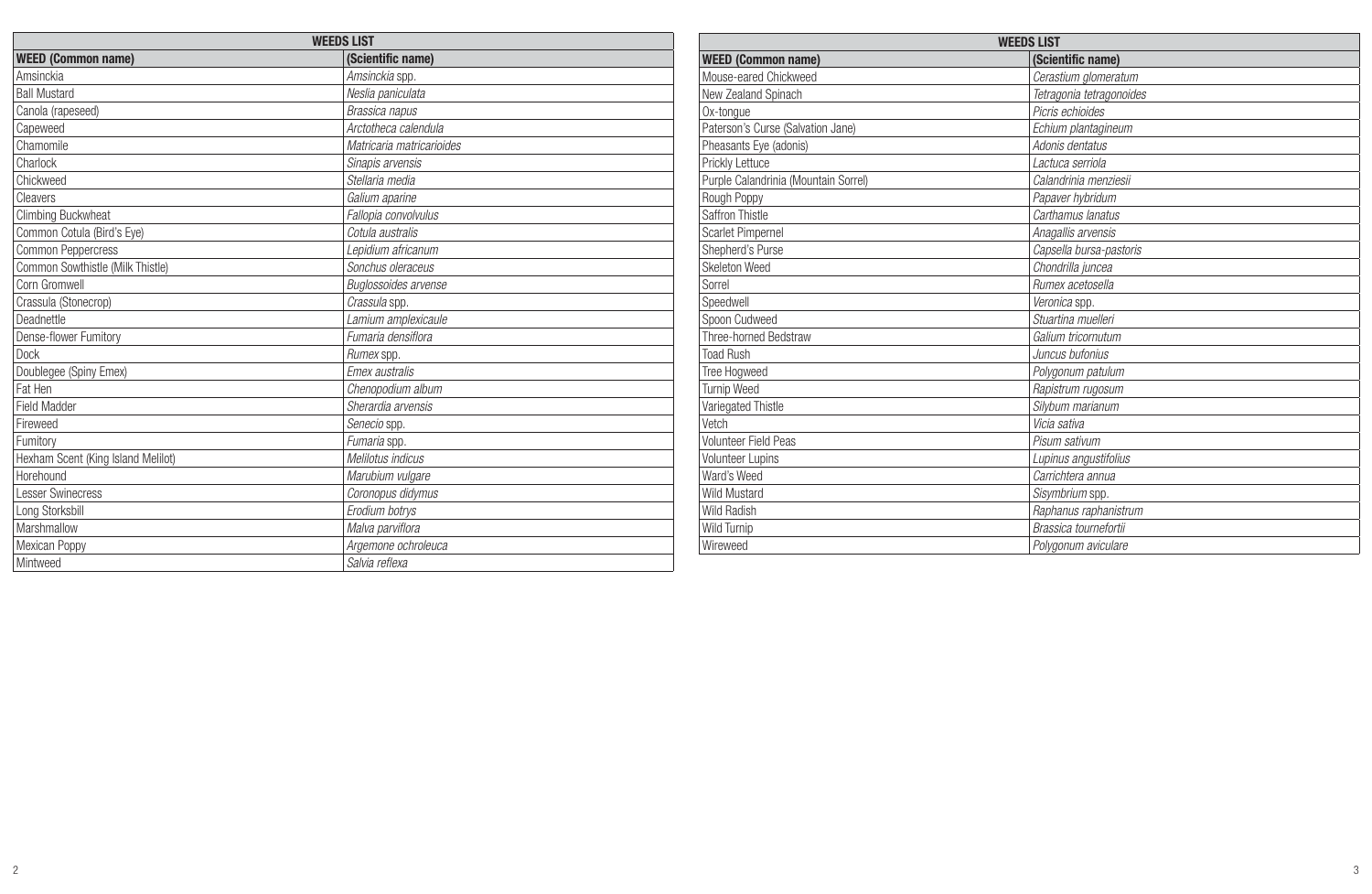**DIRECTIONS FOR USE**<br>**Restraints:** DO NOT apply if crop or weeds are stressed due to dry or excessively moist conditions.<br>DO NOT apply to crops under stress due to disease or insect damage.<br>DO NOT apply to frost-affected c

| Wheat, barley.<br><b>CROP STAGE:</b><br>Wild Radish<br>Up to 2 leaf stage and not more than<br>350mL<br>WA only<br>triticale, cereal rye<br>60mm in diameter and where weed density<br><b>Cereals</b><br>(including undersown<br>is less than 50 plants/m <sup>2</sup><br>2 leaf to fully tillered (Za<br>with clover and/or<br><b>ALL STATES</b><br>Optimum results are acl<br>Wild Mustard, Wild Radish<br>Up to 4 leaf stage and not more than<br>500mL<br>lucerne), and these<br>120mm in diameter<br><b>Warning: Apparent Bea</b><br>cover crops in<br><b>Clover and lucerne</b><br>Up to 6 leaf stage and not more than<br>750ml<br>vinevards<br>Application is recommer<br>150mm in diameter<br>and VIC only. In other St<br>1.0L<br>Up to 8 leaf stage and not more than<br>Pasture<br>DO NOT apply to annual<br>180mm in diameter<br><b>Clover and/or</b><br><b>Warning: Apparent Bea</b><br>Up to 2 leaf stage and not more than<br>500mL<br>Canola (Rapeseed), Charlock, Turnip<br>lucerne- based<br>section of General Instru<br>Weed, Wild Turnip<br>60mm in diameter<br>pasture (newly<br><b>COVER CROPS IN VINI</b><br>sown or established)<br>Up to 4 leaf stage and not more than<br>750mL<br>Particular care should b<br>includina cover<br>120mm in diameter<br>Shepherd's Purse<br>1.0L<br><b>WEED STAGE: Apply fro</b><br>crops in vineyards<br><b>APPLICATION: Apply w</b><br>Up to 4 leaf stage and not more than<br>Capeweed<br>500mL<br>water volume.<br>120mm in diameter<br>In most situations the ra<br>Up to 6 leaf stage and not more than<br>750mL<br>• high crop and weed o<br>150mm in diameter<br>· late season germinat<br>Up to 8 leaf stage and not more than<br>1.0L<br>· abnormal weed grow<br>180mm in diameter<br>may be required.<br>Apparent Beamer Herbio<br>Corn Gromwell<br>Up to 4 leaf stage<br>500mL<br>• regrowth of suppress<br>750mL<br>Up to 6 leaf stage<br>• transplanted weeds,<br>Climbing Buckwheat<br>Up to 2 leaf stage<br>500mL<br>• regrowth from rhizom<br>750mL<br>Up to 4 leaf stage<br>• weeds growing under<br>1.0L<br>Up to 6 leaf stage<br>• Radish plants beyond<br><b>WILD RADISH:</b><br>Deadnettle, Paterson's Curse.<br>500mL<br>Up to 2 leaf stage |
|-------------------------------------------------------------------------------------------------------------------------------------------------------------------------------------------------------------------------------------------------------------------------------------------------------------------------------------------------------------------------------------------------------------------------------------------------------------------------------------------------------------------------------------------------------------------------------------------------------------------------------------------------------------------------------------------------------------------------------------------------------------------------------------------------------------------------------------------------------------------------------------------------------------------------------------------------------------------------------------------------------------------------------------------------------------------------------------------------------------------------------------------------------------------------------------------------------------------------------------------------------------------------------------------------------------------------------------------------------------------------------------------------------------------------------------------------------------------------------------------------------------------------------------------------------------------------------------------------------------------------------------------------------------------------------------------------------------------------------------------------------------------------------------------------------------------------------------------------------------------------------------------------------------------------------------------------------------------------------------------------------------------------------------------------------------------------------------------------------------------------------------------------------------------------------------------------------------------------------|
|                                                                                                                                                                                                                                                                                                                                                                                                                                                                                                                                                                                                                                                                                                                                                                                                                                                                                                                                                                                                                                                                                                                                                                                                                                                                                                                                                                                                                                                                                                                                                                                                                                                                                                                                                                                                                                                                                                                                                                                                                                                                                                                                                                                                                               |
|                                                                                                                                                                                                                                                                                                                                                                                                                                                                                                                                                                                                                                                                                                                                                                                                                                                                                                                                                                                                                                                                                                                                                                                                                                                                                                                                                                                                                                                                                                                                                                                                                                                                                                                                                                                                                                                                                                                                                                                                                                                                                                                                                                                                                               |
|                                                                                                                                                                                                                                                                                                                                                                                                                                                                                                                                                                                                                                                                                                                                                                                                                                                                                                                                                                                                                                                                                                                                                                                                                                                                                                                                                                                                                                                                                                                                                                                                                                                                                                                                                                                                                                                                                                                                                                                                                                                                                                                                                                                                                               |
|                                                                                                                                                                                                                                                                                                                                                                                                                                                                                                                                                                                                                                                                                                                                                                                                                                                                                                                                                                                                                                                                                                                                                                                                                                                                                                                                                                                                                                                                                                                                                                                                                                                                                                                                                                                                                                                                                                                                                                                                                                                                                                                                                                                                                               |
|                                                                                                                                                                                                                                                                                                                                                                                                                                                                                                                                                                                                                                                                                                                                                                                                                                                                                                                                                                                                                                                                                                                                                                                                                                                                                                                                                                                                                                                                                                                                                                                                                                                                                                                                                                                                                                                                                                                                                                                                                                                                                                                                                                                                                               |
|                                                                                                                                                                                                                                                                                                                                                                                                                                                                                                                                                                                                                                                                                                                                                                                                                                                                                                                                                                                                                                                                                                                                                                                                                                                                                                                                                                                                                                                                                                                                                                                                                                                                                                                                                                                                                                                                                                                                                                                                                                                                                                                                                                                                                               |
|                                                                                                                                                                                                                                                                                                                                                                                                                                                                                                                                                                                                                                                                                                                                                                                                                                                                                                                                                                                                                                                                                                                                                                                                                                                                                                                                                                                                                                                                                                                                                                                                                                                                                                                                                                                                                                                                                                                                                                                                                                                                                                                                                                                                                               |
|                                                                                                                                                                                                                                                                                                                                                                                                                                                                                                                                                                                                                                                                                                                                                                                                                                                                                                                                                                                                                                                                                                                                                                                                                                                                                                                                                                                                                                                                                                                                                                                                                                                                                                                                                                                                                                                                                                                                                                                                                                                                                                                                                                                                                               |
|                                                                                                                                                                                                                                                                                                                                                                                                                                                                                                                                                                                                                                                                                                                                                                                                                                                                                                                                                                                                                                                                                                                                                                                                                                                                                                                                                                                                                                                                                                                                                                                                                                                                                                                                                                                                                                                                                                                                                                                                                                                                                                                                                                                                                               |
|                                                                                                                                                                                                                                                                                                                                                                                                                                                                                                                                                                                                                                                                                                                                                                                                                                                                                                                                                                                                                                                                                                                                                                                                                                                                                                                                                                                                                                                                                                                                                                                                                                                                                                                                                                                                                                                                                                                                                                                                                                                                                                                                                                                                                               |
|                                                                                                                                                                                                                                                                                                                                                                                                                                                                                                                                                                                                                                                                                                                                                                                                                                                                                                                                                                                                                                                                                                                                                                                                                                                                                                                                                                                                                                                                                                                                                                                                                                                                                                                                                                                                                                                                                                                                                                                                                                                                                                                                                                                                                               |
|                                                                                                                                                                                                                                                                                                                                                                                                                                                                                                                                                                                                                                                                                                                                                                                                                                                                                                                                                                                                                                                                                                                                                                                                                                                                                                                                                                                                                                                                                                                                                                                                                                                                                                                                                                                                                                                                                                                                                                                                                                                                                                                                                                                                                               |
|                                                                                                                                                                                                                                                                                                                                                                                                                                                                                                                                                                                                                                                                                                                                                                                                                                                                                                                                                                                                                                                                                                                                                                                                                                                                                                                                                                                                                                                                                                                                                                                                                                                                                                                                                                                                                                                                                                                                                                                                                                                                                                                                                                                                                               |
|                                                                                                                                                                                                                                                                                                                                                                                                                                                                                                                                                                                                                                                                                                                                                                                                                                                                                                                                                                                                                                                                                                                                                                                                                                                                                                                                                                                                                                                                                                                                                                                                                                                                                                                                                                                                                                                                                                                                                                                                                                                                                                                                                                                                                               |
|                                                                                                                                                                                                                                                                                                                                                                                                                                                                                                                                                                                                                                                                                                                                                                                                                                                                                                                                                                                                                                                                                                                                                                                                                                                                                                                                                                                                                                                                                                                                                                                                                                                                                                                                                                                                                                                                                                                                                                                                                                                                                                                                                                                                                               |
|                                                                                                                                                                                                                                                                                                                                                                                                                                                                                                                                                                                                                                                                                                                                                                                                                                                                                                                                                                                                                                                                                                                                                                                                                                                                                                                                                                                                                                                                                                                                                                                                                                                                                                                                                                                                                                                                                                                                                                                                                                                                                                                                                                                                                               |
| Effective residual activity<br>(Salvation Jane), Rough Poppy<br>750mL<br>Up to 4 leaf stage<br>• rates lower than 1.0L<br>Amsinckia                                                                                                                                                                                                                                                                                                                                                                                                                                                                                                                                                                                                                                                                                                                                                                                                                                                                                                                                                                                                                                                                                                                                                                                                                                                                                                                                                                                                                                                                                                                                                                                                                                                                                                                                                                                                                                                                                                                                                                                                                                                                                           |
| • dry conditions prevail<br>Doublegee (Spiny Emex)<br>Up to 2 leaf stage<br>500mL<br>QLD. NSW.<br>• poor coverage of the<br>ACT. VIC.<br>• crop is grown in non-<br>TAS, WA<br>• soils have a high con<br>only                                                                                                                                                                                                                                                                                                                                                                                                                                                                                                                                                                                                                                                                                                                                                                                                                                                                                                                                                                                                                                                                                                                                                                                                                                                                                                                                                                                                                                                                                                                                                                                                                                                                                                                                                                                                                                                                                                                                                                                                                |
| <b>VOLUNTEER LUPINS:</b><br><b>ALL STATES</b><br>750mL<br>Up to 4 leaf stage<br>In some situations, the h                                                                                                                                                                                                                                                                                                                                                                                                                                                                                                                                                                                                                                                                                                                                                                                                                                                                                                                                                                                                                                                                                                                                                                                                                                                                                                                                                                                                                                                                                                                                                                                                                                                                                                                                                                                                                                                                                                                                                                                                                                                                                                                     |
| 1.1L<br>Chamomile, Common Peppercress,<br>Up to 4 leaf stage<br># Apparent Beamer Herl<br>Lesser Swinecress, Purple<br>Calandrinia (Mountain Sorrel), Tree<br>Hogweed                                                                                                                                                                                                                                                                                                                                                                                                                                                                                                                                                                                                                                                                                                                                                                                                                                                                                                                                                                                                                                                                                                                                                                                                                                                                                                                                                                                                                                                                                                                                                                                                                                                                                                                                                                                                                                                                                                                                                                                                                                                         |
| 1.0L<br>Fat Hen. Field Madder, Saffron Thistle.<br>Variegated Thistle                                                                                                                                                                                                                                                                                                                                                                                                                                                                                                                                                                                                                                                                                                                                                                                                                                                                                                                                                                                                                                                                                                                                                                                                                                                                                                                                                                                                                                                                                                                                                                                                                                                                                                                                                                                                                                                                                                                                                                                                                                                                                                                                                         |
| Ox-tongue, Wireweed<br>Up to 2 leaf stage                                                                                                                                                                                                                                                                                                                                                                                                                                                                                                                                                                                                                                                                                                                                                                                                                                                                                                                                                                                                                                                                                                                                                                                                                                                                                                                                                                                                                                                                                                                                                                                                                                                                                                                                                                                                                                                                                                                                                                                                                                                                                                                                                                                     |
| QLD. NSW.<br>Fireweed<br>Up to 4 leaf stage<br>500mL<br>ACT. VIC.<br>SA, WA, NT<br>only                                                                                                                                                                                                                                                                                                                                                                                                                                                                                                                                                                                                                                                                                                                                                                                                                                                                                                                                                                                                                                                                                                                                                                                                                                                                                                                                                                                                                                                                                                                                                                                                                                                                                                                                                                                                                                                                                                                                                                                                                                                                                                                                       |
| Common Cotula (Bird's Eve).<br>Up to 4 leaf stage<br>560mL<br>SA only                                                                                                                                                                                                                                                                                                                                                                                                                                                                                                                                                                                                                                                                                                                                                                                                                                                                                                                                                                                                                                                                                                                                                                                                                                                                                                                                                                                                                                                                                                                                                                                                                                                                                                                                                                                                                                                                                                                                                                                                                                                                                                                                                         |
| Pheasants Eye (Adonis)<br>Greater than 4 leaf stage<br>1.1L                                                                                                                                                                                                                                                                                                                                                                                                                                                                                                                                                                                                                                                                                                                                                                                                                                                                                                                                                                                                                                                                                                                                                                                                                                                                                                                                                                                                                                                                                                                                                                                                                                                                                                                                                                                                                                                                                                                                                                                                                                                                                                                                                                   |

| ATE/ha           | <b>STATE</b>       | <b>CRITICAL COMMENTS</b>                                                                                                                                                                                              |
|------------------|--------------------|-----------------------------------------------------------------------------------------------------------------------------------------------------------------------------------------------------------------------|
| 350ml            | WA only            | <b>CROP STAGE:</b>                                                                                                                                                                                                    |
|                  |                    | <b>Cereals</b>                                                                                                                                                                                                        |
|                  |                    | 2 leaf to fully tillered (Zadok's Z12-29)                                                                                                                                                                             |
| 500mL            | <b>ALL STATES</b>  | Optimum results are achieved when sprayed at 4-8 weeks post-sowing.<br>Warning: Apparent Beamer Herbicide may cause transient crop vellowing of cereals. (Refer to "Crop Tolerance" section of General Instructions). |
| 750ml            |                    | <b>Clover and lucerne</b>                                                                                                                                                                                             |
|                  |                    | Application is recommended prior to the 8th trifoliate leaf stage. Application can be made from the 1st trifoliate leaf stage in QLD, NSW, ACT                                                                        |
| 1.0L             |                    | and VIC only. In other States applications prior to the 3 leaf stage may result in crop damage if seedlings are under stress and in sandy soils.                                                                      |
|                  |                    | DO NOT apply to annual medics.                                                                                                                                                                                        |
| 500mL            |                    | Warning: Apparent Beamer Herbicide may affect growth and seed set of some varieties of clover and lucerne (Refer to "Crop Tolerance"<br>section of General Instructions).                                             |
|                  |                    | <b>COVER CROPS IN VINEYARDS:</b> When using in vineyard situations, apply during vine dormancy only. Contact with vines must be avoided.                                                                              |
| 750mL            |                    | Particular care should be taken if applied in late autumn or early spring, when vines may not be fully dormant.                                                                                                       |
| 1.01             |                    | <b>WEED STAGE:</b> Apply from early post-emergence.                                                                                                                                                                   |
| 500mL            |                    | APPLICATION: Apply when weeds are actively growing. Ensure thorough coverage of weeds. Where crop or weed density is high, increase                                                                                   |
|                  |                    | water volume.<br>In most situations the rate specified for each weed size will give satisfactory control. However, under certain conditions such as:                                                                  |
| 750ml            |                    | • high crop and weed density,                                                                                                                                                                                         |
|                  |                    | · late season germinations,                                                                                                                                                                                           |
| 1.0L             |                    | • abnormal weed growth (including early flowering); higher rates of product (up to the maximum rate of application specified for that weed)                                                                           |
|                  |                    | may be required.                                                                                                                                                                                                      |
| 500mL            |                    | Apparent Beamer Herbicide will not effectively control:<br>• regrowth of suppressed weeds,                                                                                                                            |
| 750mL            |                    | • transplanted weeds.                                                                                                                                                                                                 |
| 500mL            |                    | • regrowth from rhizomes or roots,                                                                                                                                                                                    |
| 750mL            |                    | • weeds growing under stress from previous herbicide applications,                                                                                                                                                    |
| 1.0 <sub>L</sub> |                    | • Radish plants beyond rosette stage.                                                                                                                                                                                 |
| 500mL            |                    | <b>WILD RADISH:</b><br>Effective residual activity of this product may be reduced where:                                                                                                                              |
| 750mL            |                    | • rates lower than 1.0L/ha are used;                                                                                                                                                                                  |
| 500mL            | QLD. NSW.          | • dry conditions prevail;                                                                                                                                                                                             |
|                  | ACT, VIC,          | • poor coverage of the soil surface is achieved;                                                                                                                                                                      |
|                  | TAS, WA            | • crop is grown in non-wetting sand;                                                                                                                                                                                  |
|                  | only               | • soils have a high content of clay or organic matter.<br><b>VOLUNTEER LUPINS:</b>                                                                                                                                    |
| 750mL            | ALL STATES         | In some situations, the higher rate of 1.0L/ha may be required to effectively suppress volunteer lupins at the 4 leaf stage.                                                                                          |
| 1.1L             |                    | # Apparent Beamer Herbicide will suppress seedling dock but will not suppress regrowth from transplanted roots.                                                                                                       |
|                  |                    |                                                                                                                                                                                                                       |
|                  |                    |                                                                                                                                                                                                                       |
| 1.0L             |                    |                                                                                                                                                                                                                       |
|                  |                    |                                                                                                                                                                                                                       |
|                  |                    |                                                                                                                                                                                                                       |
| 500mL            | QLD. NSW.          |                                                                                                                                                                                                                       |
|                  | ACT. VIC.          |                                                                                                                                                                                                                       |
|                  | SA. WA. NT<br>only |                                                                                                                                                                                                                       |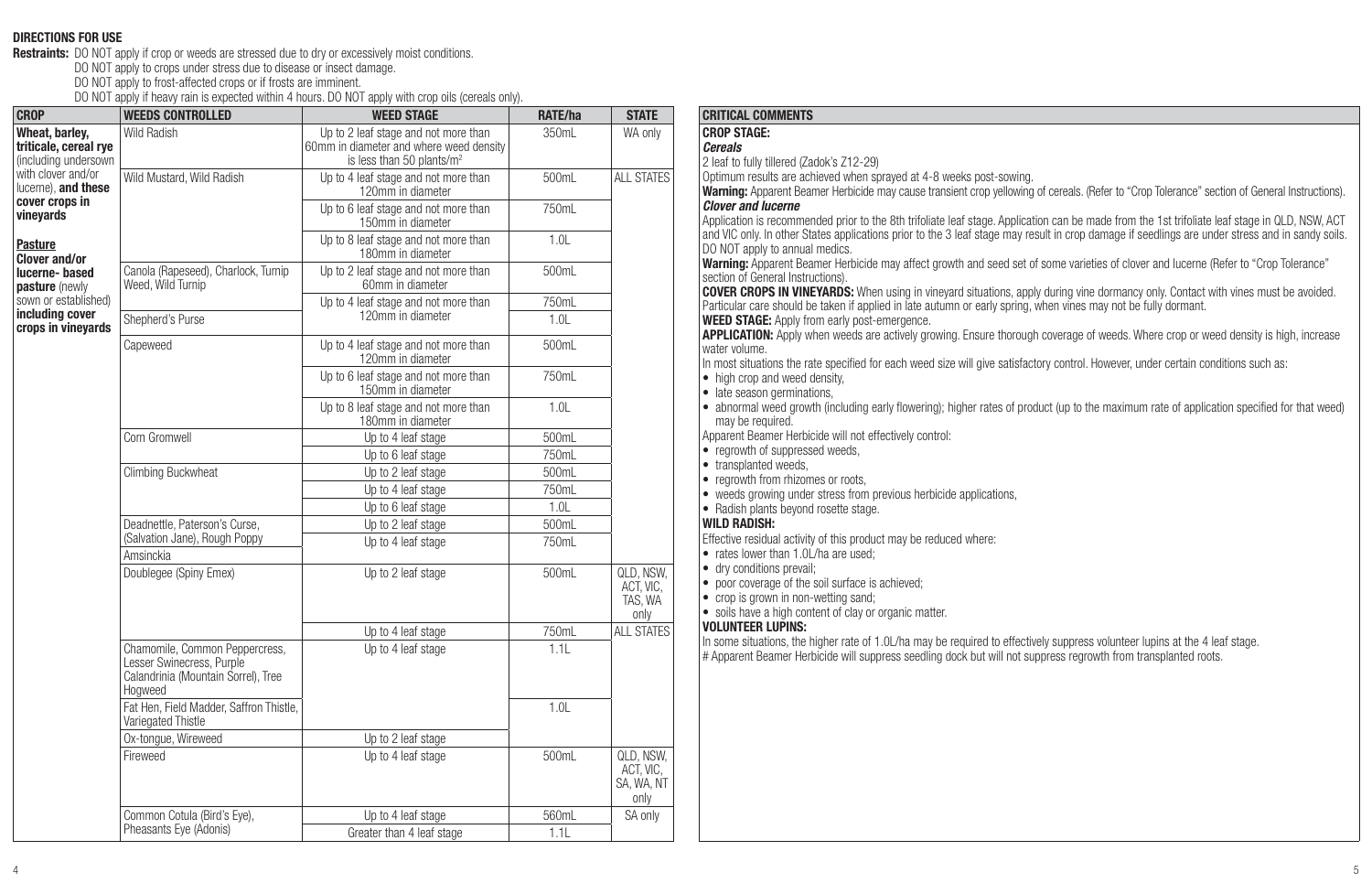| <b>CROP</b><br><b>WEED STAGE</b><br><b>STATE</b><br><b>CRITICAL COMMENTS</b><br><b>WEEDS CONTROLLED</b><br>RATE/ha<br>Wheat, barlev.<br>See previous page<br>Fumitory<br>2-6 leaf stage<br>$350 + 200$ mL/ha<br>WA only<br>triticale, cereal rye<br>terbutryn (500g/L)<br><b>Suppression of the Following Weeds</b><br>Wheat, barlev.<br>triticale, cereal rye<br>Dense-flower Fumitory<br>750mL<br>All States<br>Up to 2 leaf stage<br>(including undersown<br>1.0L<br>Up to 4 leaf stage<br>with clover and/or<br>Chickweed. Common Sowthistle (Milk)<br>lucerne). and these |  |
|--------------------------------------------------------------------------------------------------------------------------------------------------------------------------------------------------------------------------------------------------------------------------------------------------------------------------------------------------------------------------------------------------------------------------------------------------------------------------------------------------------------------------------------------------------------------------------|--|
|                                                                                                                                                                                                                                                                                                                                                                                                                                                                                                                                                                                |  |
|                                                                                                                                                                                                                                                                                                                                                                                                                                                                                                                                                                                |  |
|                                                                                                                                                                                                                                                                                                                                                                                                                                                                                                                                                                                |  |
|                                                                                                                                                                                                                                                                                                                                                                                                                                                                                                                                                                                |  |
|                                                                                                                                                                                                                                                                                                                                                                                                                                                                                                                                                                                |  |
|                                                                                                                                                                                                                                                                                                                                                                                                                                                                                                                                                                                |  |
| Thistle), Dock# Hexham Scent (King<br>cover crops in<br>Island Melilot), Prickly Lettuce, Scarlet                                                                                                                                                                                                                                                                                                                                                                                                                                                                              |  |
| vineyards<br>Pimpernel, Skeleton Weed, Sorrel,                                                                                                                                                                                                                                                                                                                                                                                                                                                                                                                                 |  |
| Speedwell, Three-horned Bedstraw.<br><b>Pasture</b>                                                                                                                                                                                                                                                                                                                                                                                                                                                                                                                            |  |
| <b>Toad Rush</b><br><b>Clover and/or</b>                                                                                                                                                                                                                                                                                                                                                                                                                                                                                                                                       |  |
| 500mL-1.0L<br>Volunteer lupins<br>lucerne-based                                                                                                                                                                                                                                                                                                                                                                                                                                                                                                                                |  |
| <b>pasture</b> (newly<br>Un to 5 leaf stage<br>500mL<br>Crassula (Stonecrop)                                                                                                                                                                                                                                                                                                                                                                                                                                                                                                   |  |
| sown or established)<br>Long Storksbill<br>Up to 4 leaf stage<br>including cover                                                                                                                                                                                                                                                                                                                                                                                                                                                                                               |  |
| 750mL<br>Volunteer Field Peas<br>Up to 5 node stage<br>crops in vinevards                                                                                                                                                                                                                                                                                                                                                                                                                                                                                                      |  |
| 1.0L<br>Ward's Weed<br>Up to 5 leaf stage                                                                                                                                                                                                                                                                                                                                                                                                                                                                                                                                      |  |
| Vetch<br>Up to 2 leaf stage                                                                                                                                                                                                                                                                                                                                                                                                                                                                                                                                                    |  |
| 1.0L<br>Mouse-eared Chickweed<br>NSW. ACT<br>Up to 2 leaf stage<br>only                                                                                                                                                                                                                                                                                                                                                                                                                                                                                                        |  |
| Mexican Poppy<br>QLD only                                                                                                                                                                                                                                                                                                                                                                                                                                                                                                                                                      |  |
| Up to 4 leaf stage<br>NSW. ACT<br>Mintweed, Spoon Cudweed                                                                                                                                                                                                                                                                                                                                                                                                                                                                                                                      |  |
| only                                                                                                                                                                                                                                                                                                                                                                                                                                                                                                                                                                           |  |
| New Zealand Spinach<br>Up to 2 leaf stage<br>750mL<br>QLD only                                                                                                                                                                                                                                                                                                                                                                                                                                                                                                                 |  |
| 1.0L<br>Up to 1 whorl stage<br>SA only<br>Cleavers                                                                                                                                                                                                                                                                                                                                                                                                                                                                                                                             |  |
| <b>Ball mustard</b><br>Up to 4 leaf stage                                                                                                                                                                                                                                                                                                                                                                                                                                                                                                                                      |  |
| Horehound<br>Pre-emergence                                                                                                                                                                                                                                                                                                                                                                                                                                                                                                                                                     |  |
| Marshmallow<br>Up to 2 leaf stage                                                                                                                                                                                                                                                                                                                                                                                                                                                                                                                                              |  |
| Refer also to all Critical Comments for cereals above.<br>Wheat, barlev.<br>Wild Radish<br>350mL plus 200mL<br>Up to the 4 leaf stage and not more than<br>WA only<br>triticale, cereal rve<br>120mm in diameter<br>DO NOT use this tank-mix if cereals are undersown with lucerne or annual medics.<br>MCPA LVE (500g/L)                                                                                                                                                                                                                                                      |  |
| DO NOT use this tank-mix in vineyards.                                                                                                                                                                                                                                                                                                                                                                                                                                                                                                                                         |  |
| 500mL plus 200mL ALL STATES<br><b>Crop Stage</b><br>Up to the 6 leaf stage and not more than                                                                                                                                                                                                                                                                                                                                                                                                                                                                                   |  |
| 150mm in diameter<br>MCPA LVE (500g/L)<br>Apparent Beamer Herbicide 350mL + MCPA LVE 200mL: Apply from 3 leaf to fully tillered (Zadok's Z13 to Z30).                                                                                                                                                                                                                                                                                                                                                                                                                          |  |
| Apparent Beamer Herbicide 500mL + MCPA LVE 200mL: Apply from 3 leaf to fully tillered (Zadok's Z13 to Z30).<br>Apparent Beamer Herbicide 500mL + MCPA LVE 400mL: Apply from 5 leaf stage to fully tillered (Zadok's Z15 to Z30).                                                                                                                                                                                                                                                                                                                                               |  |
| Up to the 8 leaf stage and not more than<br>500mL plus 400mL<br>Optimum results are achieved when sprayed at 4-8 weeks post sowing.<br>180mm in diameter<br>MCPA LVE (500g/L)                                                                                                                                                                                                                                                                                                                                                                                                  |  |
| Warning: Apparent Beamer Herbicide may cause transient crop yellowing of cereals. (Refer to "Crop Tolerance" section of General                                                                                                                                                                                                                                                                                                                                                                                                                                                |  |
| Instructions).                                                                                                                                                                                                                                                                                                                                                                                                                                                                                                                                                                 |  |
| Observe instructions also on MCPA LVE product label.                                                                                                                                                                                                                                                                                                                                                                                                                                                                                                                           |  |

**NOT TO BE USED FOR ANY PURPOSE OR IN ANY MANNER CONTRARY TO THIS LABEL UNLESS AUTHORISED UNDER APPROPRIATE LEGISLATION**

**WITHHOLDING PERIODS:**

**Harvest: Cereals, Grapes – NOT REQUIRED WHEN USED AS DIRECTED**

**Grazing: Pasture, Cereals – DO NOT GRAZE OR CUT FOR STOCK FOOD WITHIN 8 WEEKS AFTER APPLICATION**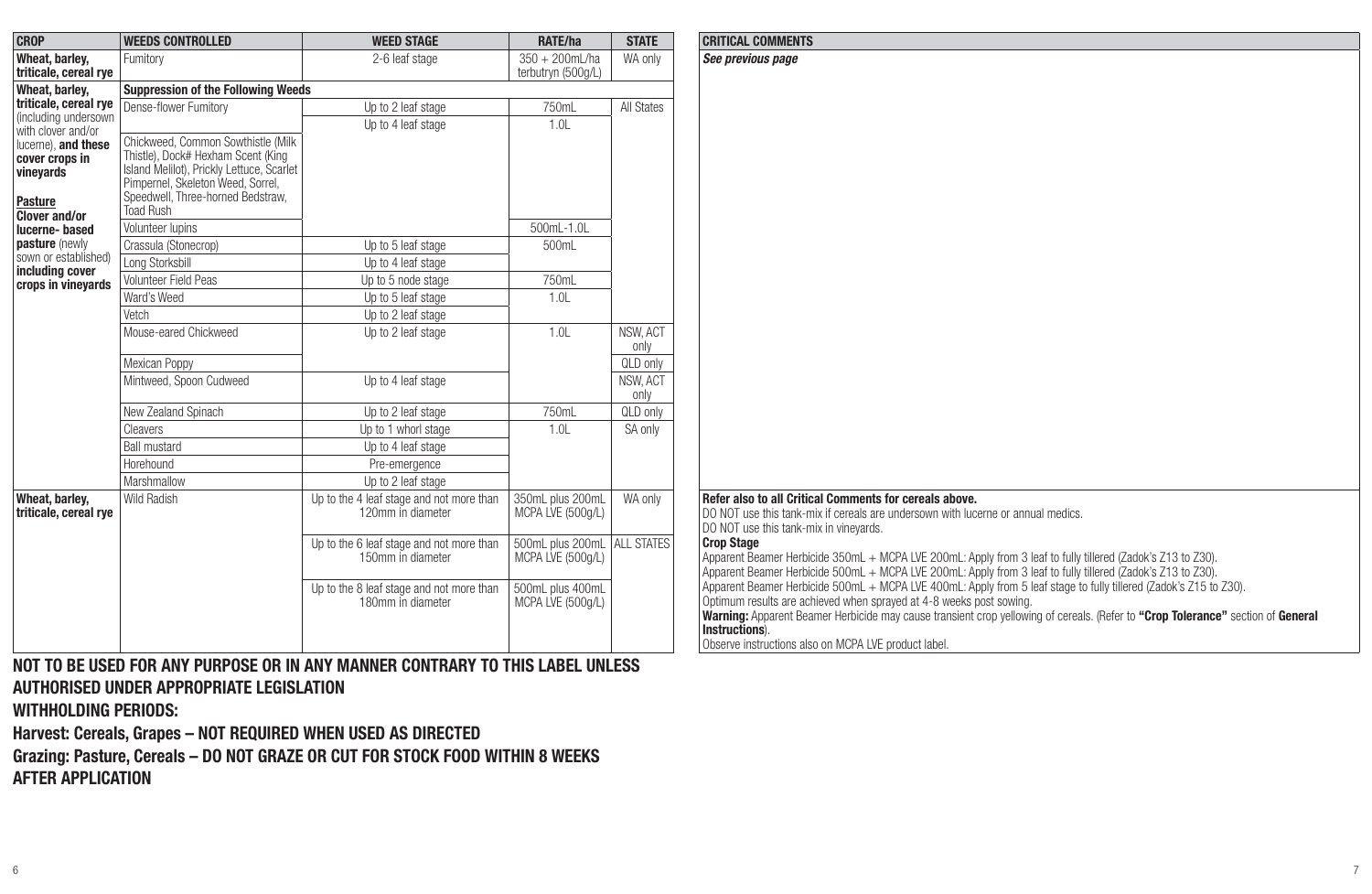#### **GENERAL INSTRUCTIONS**

- This product is a post-emergence contact herbicide, which may provide residual control of Wild Radish up to 4 weeks after application.
- Apply Apparent Beamer Herbicide immediately after mixing. DO NOT allow to stand in the spray tank overnight.
- Optimum results will be obtained if good soil moisture exists at and after application and weeds are not stressed.
- Some pre-emergence herbicides, such as atrazine, can cause stress to certain crops resulting in an increase in crop damage when using this product. Crops which are particularly sensitive are lucerne and subterranean clover.

#### **RESISTANT WEEDS WARNING**



Apparent Beamer Herbicide is a member of the nitrile and nicotinanilide groups of herbicides. Apparent Beamer Herbicide is an inhibitor of photosynthesis at photosystem II and carotenoid biosynthesis. For weed resistance management, Apparent Beamer Herbicide is a Group C, F herbicide. Some naturally occurring weed biotypes resistant to Apparent Beamer Herbicide and other Group C. F herbicides may exist through normal genetic variability in any weed population. The resistant individuals can eventually dominate the weed population if these herbicides are used repeatedly. These resistant weeds will not be controlled by Apparent Beamer Herbicide or other Group C, F herbicides.

Since the occurrence of resistant weeds is difficult to detect prior to use, AIRR APPARENT Pty Ltd accepts no liability for any losses that may result from the failure of Apparent Beamer Herbicide to control resistant weeds.

#### **TEMPERATURE WARNING**

DO NOT apply Apparent Beamer Herbicide if frosts are imminent. Frost causes stress on crops and weeds and could result in increased crop effects and/or decreased weed control. To ensure good results Apparent Beamer Herbicide should only be applied once the weeds and crop are no longer under stress from the frost conditions. Avoid application when maximum daily temperatures above 20°C occur, or are likely to occur for a few days after application, as increased crop damage may result.

#### **CROP TOLERANCE**

#### *Cereals*

After application, some transient crop yellowing may occur. This usually appears as yellow or white banding on leaves. Provided the crop is not under stress from pre-emergent herbicide, root disease, insect damage, frost, dry or excessively moist conditions, the development of the crop and subsequent growth will be unaffected.

#### *Lucerne*

**Warning:** The tolerance of lucerne varieties to Apparent Beamer Herbicide can vary with rate of application, soil type, crop health, stage of growth and degree of moisture and temperature stress. Apparent Beamer Herbicide may result in transient crop yellowing and suppression of growth with a resultant initial reduction in dry matter. For this reason we recommend application prior to the 8 trifoliate leaf stage. However, under normal growing conditions, subsequent growth and seed yield should not be affected. Crop damage may be increased if rates higher than 500mL/ha are used and in areas where spray overlapping has occurred.

Under normal growing conditions, the following lucerne varieties have shown acceptable levels of foliage tolerance to Apparent Beamer Herbicide applied at 500mL/ha: Hunter River, Nova and Dekalb 185. Varieties not listed should be tested before using Apparent Beamer Herbicide over large areas. Consult your local AIRR APPARENT representative for advice on specific varieties.

#### *Subterranean clover*

**Warning:** The tolerance of subterranean clover varieties to Apparent Beamer Herbicide can vary with rate of application, soil type, crop health, stage of growth and degree of moisture and temperature stress. Apparent Beamer Herbicide may result in transient crop yellowing and suppression of growth with an initial reduction in dry matter. For this reason we recommend application prior to the 8 trifoliate leaf stage. However, under normal growing conditions, subsequent growth and seed yield should not be affected. Crop damage may be increased if rates higher than 500mL/ha are used and in areas where spray overlapping has occurred.

Under normal growing conditions, the following varieties have shown acceptable levels of foliage tolerance to Apparent Beamer Herbicide applied at 500mL/ha:

Daliak, Dalkeith, Denmark, Goulburn, Karridale, Leura, Mt Barker, Nungarin, Rosedale, Seaton Park, Trikkala and Woogenellup. The variety Junee has shown increased sensitivity to Apparent Beamer Herbicide so care should be taken if this variety is part of the pasture sward. The effects of Apparent Beamer Herbicide on subterranean clover seed yield have been tested on the following varieties. Under normal growing conditions they show acceptable levels of tolerance to Apparent Beamer Herbicide applied at 500mL/ha. However, higher rates may reduce seed yield under conditions of low weed pressure: Denmark, Goulburn, Larissa, Nungarin, Seaton Park, Trikkala and Woogenellup. Varieties not listed should be tested before using Apparent Beamer Herbicide over large areas. Consult your local AIRR APPARENT representative for advice on specific varieties.

#### *Other Clovers*

8 9 **Warning:** The tolerance of clover varieties to Apparent Beamer Herbicide can vary with rate of application, soil type, crop health, stage of growth and degree of moisture and temperature stress. Apparent Beamer Herbicide may result in transient crop yellowing and suppression of growth with a resultant initial reduction in dry matter. For this reason we recommend application prior to the 8 trifoliate leaf stage. However, under normal growing conditions, subsequent growth and seed yield should not be affected. Crop damage may be increased if rates higher than 500mL/ha are used and in areas where spray overlapping has occurred. The effect on seed yield of other clovers has not been determined.

The following varieties of clover have shown increased sensitivity to Apparent Beamer Herbicide: Big Bee, Sacromonte (Berseem), Haifa (White), Zulu (Arrowleaf), Kyambro, Lupers and Maral (Persian). Care should be exercised if these clovers are part of the pasture sward. Varieties not listed should be tested before using Apparent Beamer Herbicide over large areas. Consult your local AIRR APPARENT representative for advice on specific varieties.

#### *Subsequent Crops*

To reduce effect on subsequent susceptible crops (e.g. canola), ensure thorough cultivation of soil prior to the sowing of these crops. **MIXING**

To ensure even mixing, half fill the spray tank with clean water and add the required amount of product. Agitate thoroughly while carrying out spray operations. Reseal part-used container immediately after use.

#### **APPLICATION**

#### *Boom Sprayer*

A minimum of 50L water/ha should be used, however, for optimum results water rates of 70-100L/ha are recommended. Increase the water volume where weed infestation is heavy or the crop cover is dense. Complete coverage of weeds is essential. Higher water volumes (up to 100L/ha) will ensure faster activity of the product on the weeds but may increase the symptoms of crop damage.

The following settings are examples which will ensure excellent coverage of exposed weeds:

| <b>Water Rate</b> | 50L/ha                     | 75L/ha                     | 75L/ha                     |
|-------------------|----------------------------|----------------------------|----------------------------|
| Nozzle            | Hardi No. 10 or equivalent | Hardi No. 12 or equivalent | Hardi No. 14 or equivalent |
| Speed             | l ()km/h                   | 10km/h                     | 12km/h                     |
| Pressure          | 240kPa (2.4 bar)           | 220kPa (2.2 bar)           | 210kPa (2.1 bar)           |

#### **Controlled Droplet Application (CDA)**

Insufficient information is available to recommend the application of this product by CDA.

**Warning:** The rubber components present in some spraying units may be affected by exposure to the solvents in Apparent Beamer Herbicide. To reduce this risk it is recommended that the spray unit be thoroughly washed with a boom cleaner and fresh water after use.

#### **AIRCRAFT**

Insufficient information is available to recommend the application of this product by air.

#### **COMPATIBILITY**

The following herbicide products are physically compatible with Apparent Beamer Herbicide as two-way mixtures in the spray tank, but should only be used for the crops specified, and only when the crop is also specified on the label of the compatible product (See below for list of compatible insecticides):

| Crop                                                       | <b>Apparent Beamer Herbicide</b> | <b>Compatible Product</b>                                                                               |
|------------------------------------------------------------|----------------------------------|---------------------------------------------------------------------------------------------------------|
| Wheat, triticale, cereal rye (including undersown)         | Up to 750mL/ha                   | Diclofop-methyl 500g/L (barley also),<br>Wildcat* 110 EC (wild oats only, high rate)                    |
| Wheat, barley, triticale, cereal rye (including undersown) | All rates                        | Broadstrike*                                                                                            |
| Wheat, barley, triticale, cereal rye (not undersown)       | Up to 500mL/ha                   | Metsulfuron-methyl 600 a/L. Chlorsulfuron<br>750g/L, LVE MCPA (500g/L product) (up to<br>500mL/ha only) |
|                                                            | All rates                        | Amicide* 625, Eclipse*, Cadence* (up to<br>115g only), Archer*                                          |
| Wheat only (not undersown)                                 |                                  | Matter*                                                                                                 |
| Established lucerne only                                   | Up to 750mL/ha                   | Simazine (500g/L product) (up to 1.25L/<br>ha only) and simazine (500g/L)/ Nuquat<br>(250g/L) mixture   |
| Newly sown and established lucerne and clover only         | Up to 750mL/ha                   | Targa*, Fusilade*, Buttress*                                                                            |
|                                                            | Up to 1.0L/ha                    | Broadstrike*                                                                                            |

When mixing Apparent Beamer Herbicide with other herbicides, crop vellowing may be enhanced. When mixing with Diclofop-methyl or Wildcat\* 110 EC, some reduction in the efficacy and speed of action of these products may occur. When mixing with Targa\* or Fusilade\* some reduction in the efficacy and speed of action of these products and Apparent Beamer Herbicide may occur.

In tank-mixtures with Lusta\* or Fusilade\*, rates of Apparent Beamer Herbicide higher than 500mL/ha may cause significant crop damage. If the crop is stressed, the application of the herbicide tank-mixtures may cause yield reduction.

When mixing with Cadence<sup>\*</sup> a temporary wilting may be evident in some crops after application.

The mixture of Apparent Beamer Herbicide and simazine should be applied during winter to lucerne which is not actively growing. This mixture may result in an increased crop effect but this can be reduced if the lucerne is grazed or cut before spraying.

DO NOT mix Apparent Beamer Herbicide with Verdict\*/Asset\*.